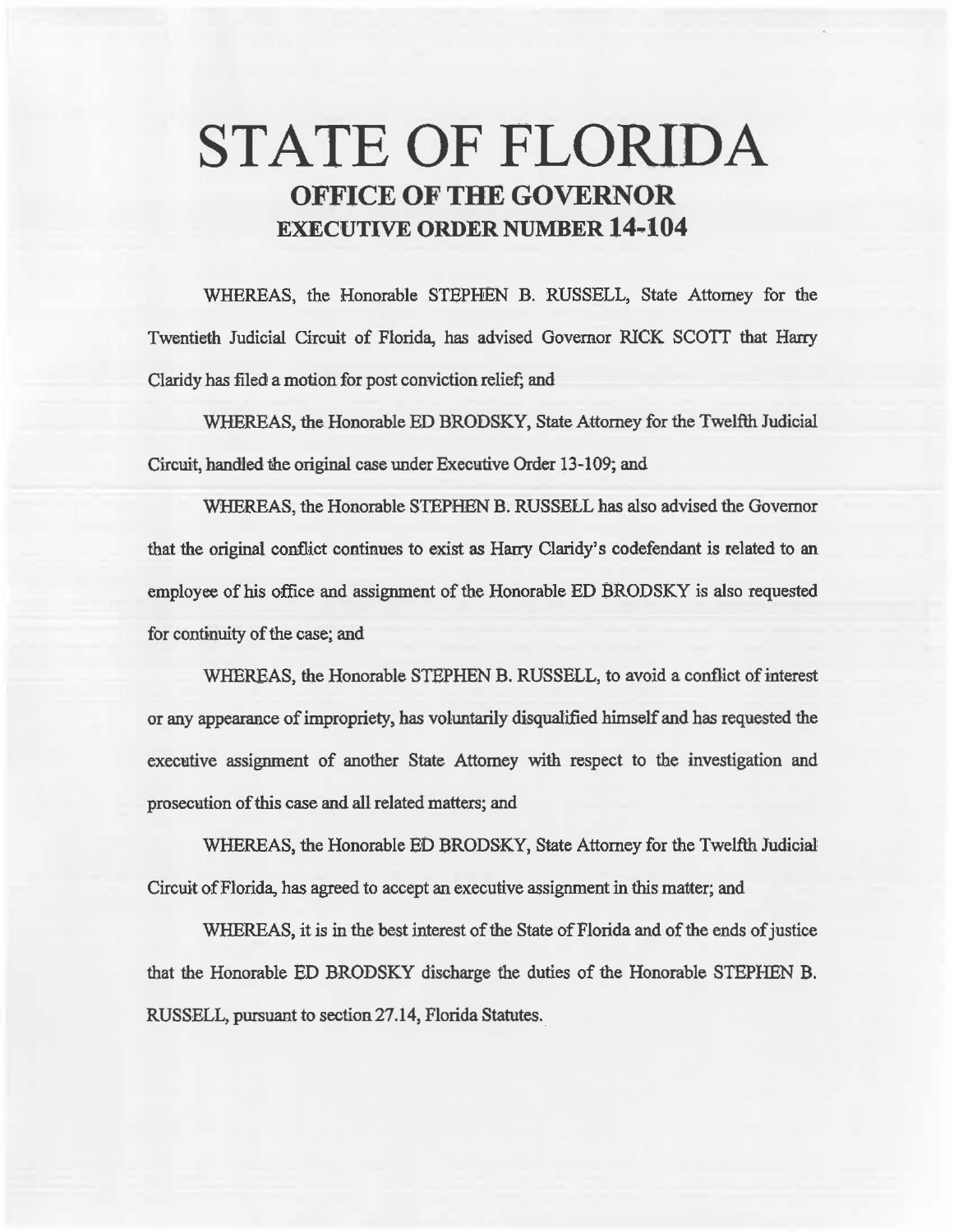NOW, THEREFORE, I, RICK SCOTI, Governor of Florida, in obedience to my solemn constitutional duty to "take care that the laws be faithfully executed," and pursuant to the Constitution and laws of the State of Florida, issue the following Executive Order, effective immediately:

## Section 1.

The Honorable ED BRODSKY, State Attomey for the Twelfth Judicial Circuit of Florida, referred to as the "Assigned State Attorney," is assigned to discharge the duties of the Honorable SIBPHEN B. RUSSELL, State Attorney for the Twentieth Judicial Circuit of Florida, as they relate to the investigation, prosecution and all matters related to Harry Claridy.

## Section 2.

The Assigned State Attorney or one or more Assistant State Attorneys and Investigators, who have been designated by the Assigned State Attomey, shall proceed immediately to the Twentieth Judicial Circuit of Florida, and are vested with the authority to perform the duties prescribed herein.

#### Section 3.

All residents of the Twentieth Judicial Circuit are requested, and all public officials are directed, to cooperate and render whatever assistance is necessary to the Assigned State Attorney, so that justice may be served.

### Section 4.

The period of this Executive Assignment shall be for one (1) year, to and including March 19, 2015.